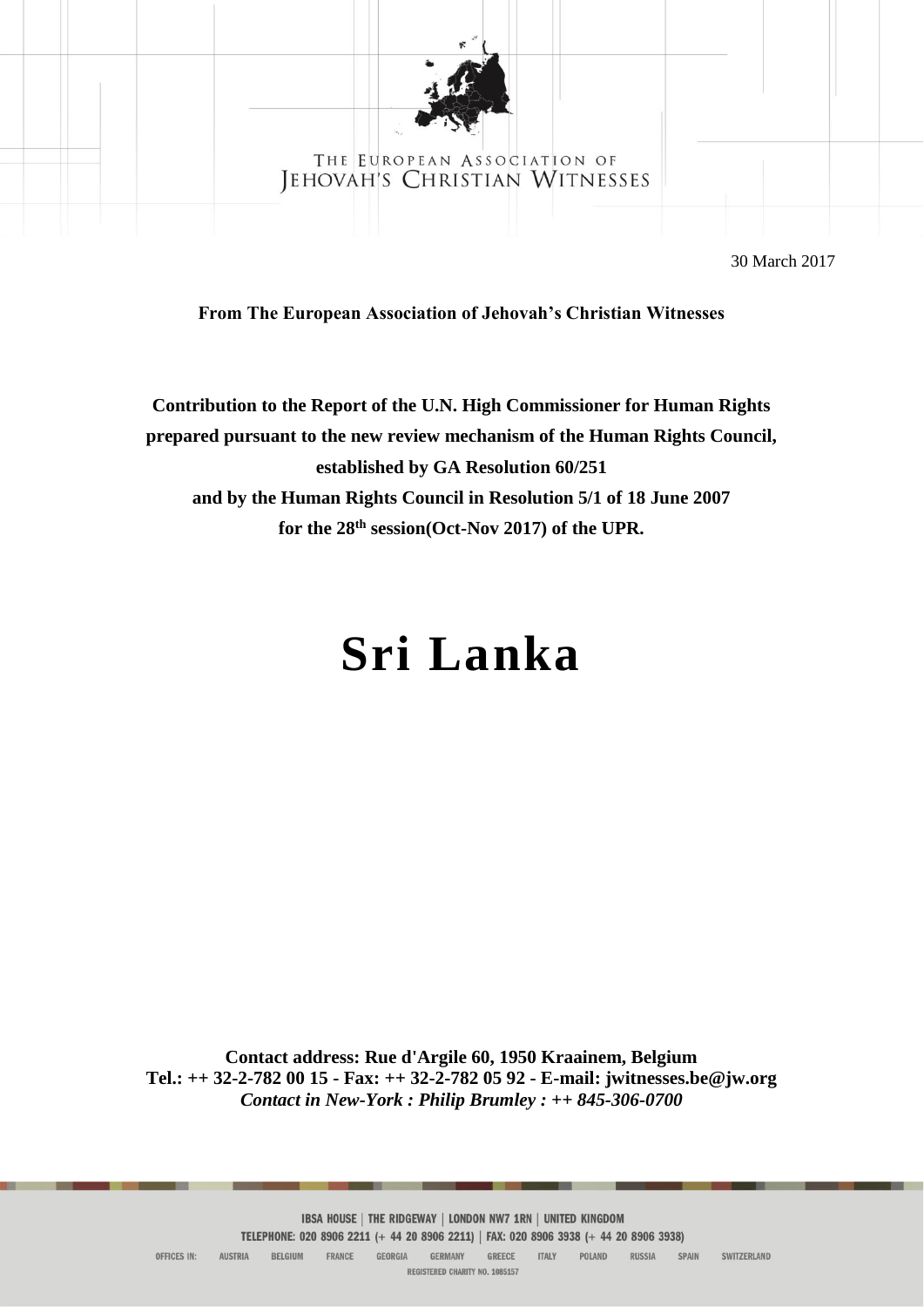#### EXECUTIVE SUMMARY

Despite positive developments with regard to religious freedom, Jehovah's Witnesses remain concerned over the inadequate response by police and prosecutors in cases of religiously motivated assaults and vandalism.

In its previous Universal Periodic Review during the  $2<sup>nd</sup>$  cycle—14<sup>th</sup> Session, the government of Sri Lanka accepted the Committee's recommendations to "increase efforts aiming to guarantee the right to freedom of religion and belief" (A/HRC/22/16/—Para. 128 & A/HRC/22/16/Add.1— Para.3.2), and to "step up efforts to protect freedom" (A/HRC/22/16—Para. 127).

Jehovah's Witnesses in Sri Lanka and as a worldwide organization respectfully request the government of Sri Lanka to:

- (1) Prosecute individuals who disrupt their religious services and attack and harm their members during their religious activity.
- (2) Prosecute acts motivated by religious hatred.
- (3) Stop the illegal obstruction to the building and use of places of worship.
- (4) Abide by its commitment to guarantee freedom of religion for all its citizens, including Jehovah's Witnesses.

# **I. INTRODUCTION**

- 1. The European Association of Jehovah's Christian Witnesses (EAJCW) is a charity registered in the United Kingdom. It provides support to Jehovah's Witnesses facing fundamental human rights violations in various parts of the world. This submission is based on the most recent reports submitted by victims to the national office of Jehovah's Witnesses in Sri Lanka.
- 2. Jehovah's Witnesses have been present in Sri Lanka at least since 1910. There are almost 6,000 of Jehovah's Witnesses living in Sri Lanka. They have generally enjoyed freedom to worship, but the police often refuse to provide protection when Buddhist monks attack them or disrupt their religious gatherings. Often, the police side with the assailants. As a result, the perpetrators of such criminal acts have remained unpunished and have been emboldened to carry out further acts of violence. Some authorities state that it is illegal for Jehovah's Witnesses to meet together for worship, even in small groups. As a result, Jehovah's Witnesses are arrested, detained by police, and victimized.
- 3. Buddhist monks apply pressure to stop Jehovah's Witnesses from holding religious meetings in private homes. Along with this, religiously prejudiced individuals challenge the right of Jehovah's Witnesses to construct Kingdom Halls (houses of worship). Construction of new Kingdom Halls has now been suspended until approval is given by a government ministry. However, no government ministry is taking responsibility for approving the construction of Christian places of worship. Meanwhile, Jehovah's Witnesses in these areas continue to meet in private homes to worship.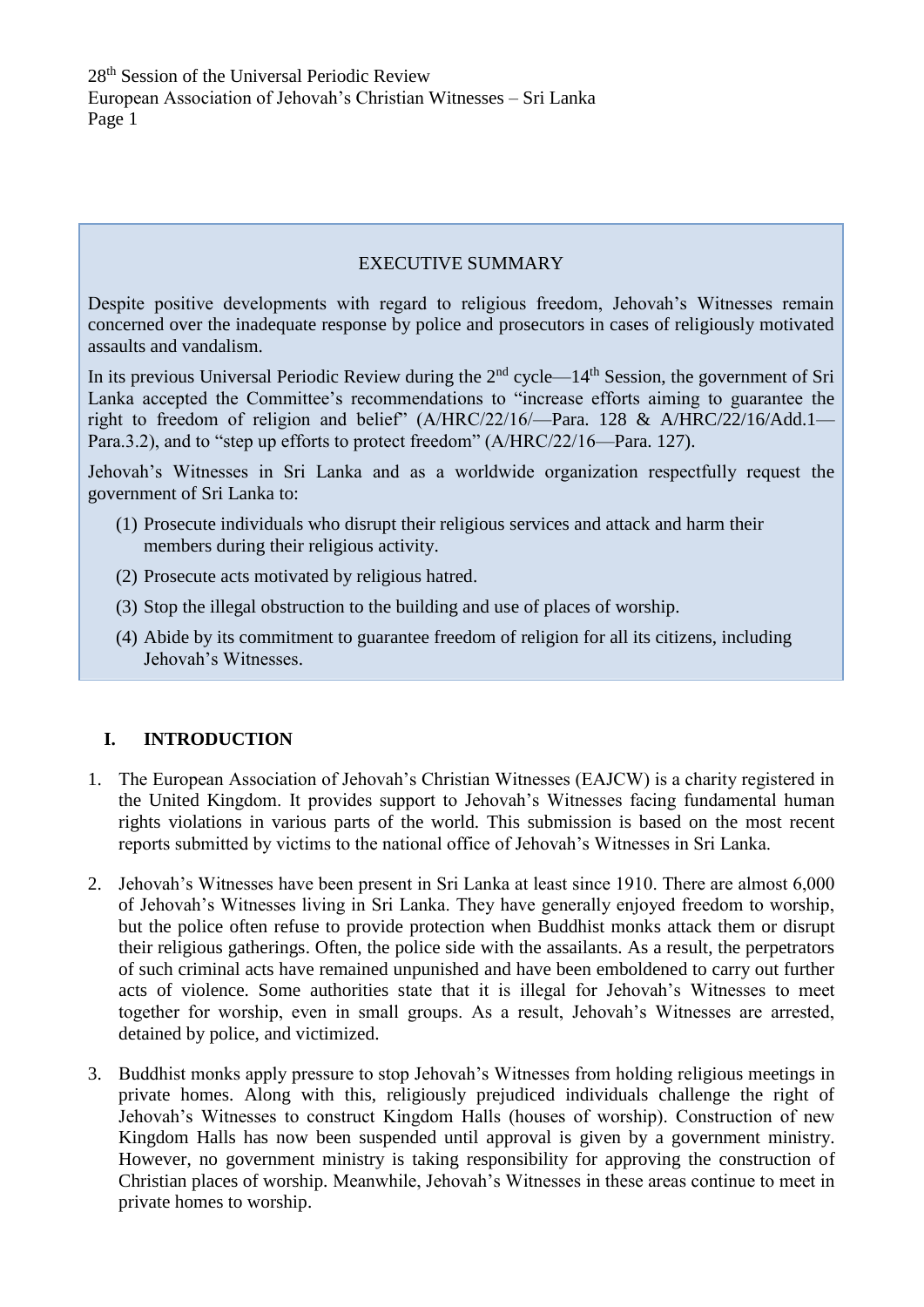# **II. HATE CRIMES, ASSAULTS AND INACTION BY AUTHORITIES**

- 4. Since 2013, several of Jehovah's Witnesses have been the victims of religiously motivated hate crimes. Yet, in most cases, the perpetrators were never prosecuted by the authorities.
	- (1) **Nawalapitiya.** On 6 February 2013, then 52-year-old Mr. Sinnappa Christieraj, one of Jehovah's Witnesses, was severely beaten by a Buddhist monk, Bowala Vimaladhamma. Since then, after two years of court hearings, no judgement has been made against the perpetrator. The case is ongoing.
	- (2) **Kottawa.** On 2 October 2013, a mob led by Buddhist monk K. Chandananda tied up three female Witnesses, slapped them, then forced them to march to the police station while holding placards that read: "I will no longer insult Buddha." The Witnesses were charged with "insulting religion." Finally, after three years, the case against the Witnesses was dropped. The police are now preparing to arrest the monk and begin court proceedings, but have not yet taken any action in this regard despite many reminders and visits from the Witnesses' lawyer.
	- (3) **Matara.** On 22 November 2013, Mr. L.S.H. Nanda Premakumara (president of a local Youth Buddhist Society), slapped Mr. Sandun Dhanushka and sexually groped Mrs. P.H.K. Chathushandika. After that, the two Witnesses, along with another Witness, were taken to the police station and wrongfully charged with insulting Buddhism. After three years, the Witnesses are still awaiting acquittal. The case is ongoing.
	- (4) **Weliweriya.** On 27 November 2013, Ven. Webada Piyarathna, of the Weboda Purana Gallen Rajamaha Viharaya temple, severely beat three of Jehovah's Witnesses. To date, no action has been taken against the assailant.
	- (5) **Seeduwa.** On 15 March 2014, perpetrators physically assaulted Mr. Susith Fernando and smashed the window of another Witness's vehicle. They have yet to be convicted. The case is ongoing.
	- (6) **Madampe.** On 8 November 2014, Mr. Nuwan Mendis severely beat Mr. W. A. Thisera, who was hospitalized for two days. On 19 January 2017, a judge insisted that the parties reach a settlement, however this matter is still pending.
	- (7) **Kochchikade.** On 19 March 2016, Nimal Jayantha, a priest of the Palansena Vikshopa Church, along with a mob of around 100, harassed six of Jehovah's Witnesses, who were in their religious ministry. The mob shouted obscenities and tried to assault the Witnesses. This same priest had physically assaulted two of Jehovah's Witnesses in October 2015. That matter was referred to a mediation board and the parties settled the matter. This recent incident was reported to the Kochchikade Police on the same day and referred to a Mediation Board where it was finally decided on 14 May 2016 that a court case would be filed. To date the authorities have done nothing further about this. The Witnesses have inquired several times, but each time the police say that cases like this take a long time to go to trial.
	- (8) **Madampella.** On 7 June 2016, a former Grama Arakshaka (civil defense officer) punched Udara Fernando in the face. The perpetrator then verbally attacked Mr. Fernando and another Witness who was with him, using obscenities and chasing them out of the area. The Witnesses reported the matter to the Kotadheniyawa Police (complaint number: C.I.B 11 24/82) and provided the registration number of the assailant's motorbike. Even while at the police station, the assailant, Upul threatened the Witnesses. Still, the investigating officer, O.I.C Wickramasingha, did not warn or arrest the perpetrator. An Assistant Superintendent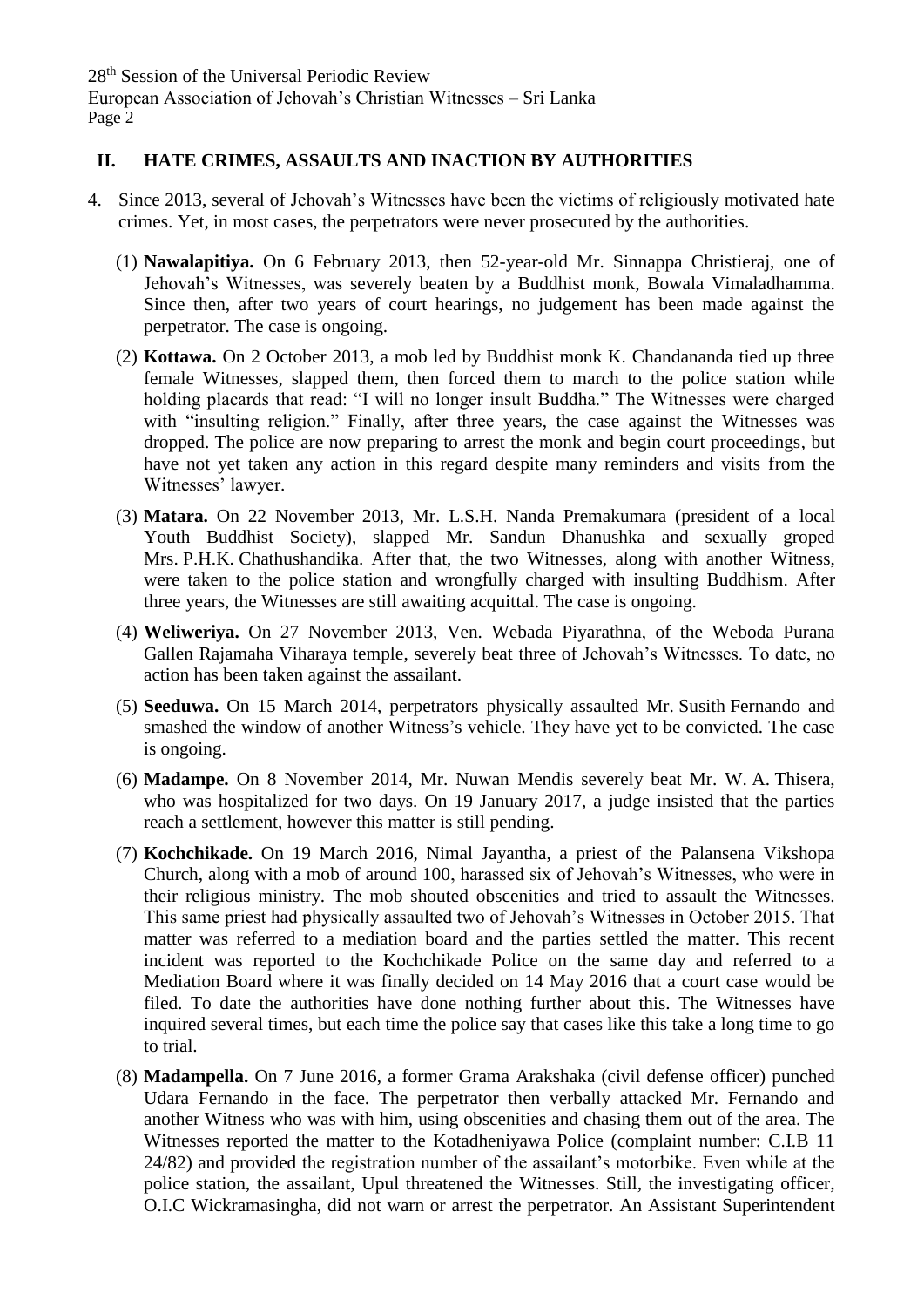> of Police said that Jehovah's Witnesses should be tied to trees and beaten. Instead of investigating the matter, O.I.C Wickramasingha spoke negatively about the Witnesses and said that they should not be performing their religious ministry. He took the complaint and made the Witnesses sign it without giving them time to read it properly. The complaint indicated that the matter was amicably settled. The oppressive environment at the station and fear of reprisal made the Witnesses sign it.

(9) **Court of Appeal.** On 23 September 2016, the Court of Appeal dismissed an application for a writ of Mandamus to compel the police to conduct meaningful investigations of the crimes against Jehovah's Witnesses. (CA/Writ/265/2014) The court supported their dismissal by saying that 'propagation' is not a fundamental right, while 'to manifest … and practice … religion or teaching' is guaranteed. This judgement and play on words has not brought any relief to Jehovah's Witnesses who only wish their rights to manifest their religion are protected.

#### **III. REFUSAL TO PERMIT CONSTRUCTION OF KINGDOM HALLS AND INTERRUPTION OF RELIGIOUS SERVICES**

- 5. A non-statutory 2008 government circular issued by the then Ministry of Buddha Sasana and Religious Affairs has been used by those religiously prejudiced and by local government officials to deny the approval of nearly all applications made to construct Kingdom Halls in Sri Lanka. These include applications made by Jehovah's Witnesses in Madampe, Naththandiya, and Pugoda. After the construction of the Kingdom Hall in Hendala was stopped in May 2015, a petition to the Court of Appeal was accepted. After three adjournments, the Witnesses are still waiting to hear objections to the petition.
- 6. **Digana.** On 22 May 2016, a Buddhist monk and ten villagers disrupted and stopped a religious service of 40 of Jehovah's Witnesses. The Witnesses had to leave and continue their meeting in a different town. A complaint was made at the Pallekele police station. The police said it was illegal to hold meetings without approval of the local authority, and they should move away from the area. After the Witnesses pressed their case through a lawyer, the police referred the matter to a mediation board who said on 16 July 2016 that the matter cannot be settled and so directed the police to file action. The Buddhist monk was allowed a personal bail bond of LKR 100,000 (approximately USD 660). The case is set for 31 July 2017.
- 7. **Buttala.** On 29 May 2016, a Buddhist monk disrupted a religious service of Jehovah's Witnesses and demanded to see a permit for holding religious meetings. The monk took photographs of the Witnesses and then left. Soon afterward, police officers Premathilaka and Sarath arrived and questioned the house owner, Mrs. Asoka. The police ordered her to stop having religious services because it is private property. The Witnesses went to the police station to make a complaint, and after much debate, officer J. P. S. Basil Kumar took their statements. The police referred the matter to a mediation board, but the monk failed to attend and another date was set. Because the monk failed to attend the next mediation hearing as well, the board referred the matter to the police for them to take the matter to the courts. Despite the Witnesses' lawyer making repeated visits to the police, they have still failed to do so.

# **IV. ARSON AND VANDALISM OF HOUSE OF WORSHIP**

8. **Madampella**. The Kingdom Hall was vandalized on five occasions. On 14 February 2016, an assailant threw stones and damaged several windows costing LKR 10,000. The police arrived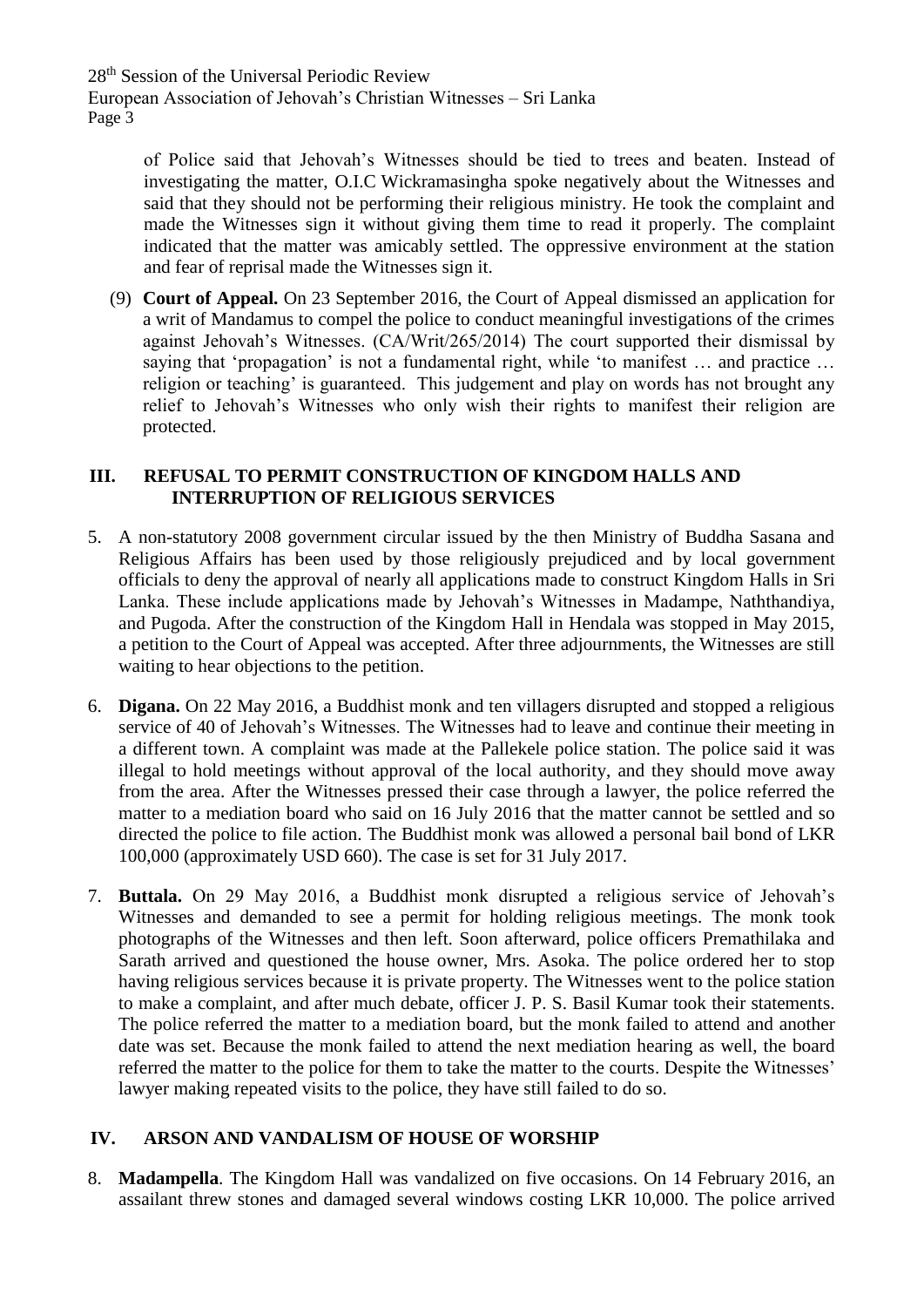the next day and took photographs of the damage and the stones used in the attack. On 22 February 2016, an assailant threw stones and broke a window, costing LKR 1,000. The police updated the previous complaint the next day. No further action was taken by the police. On 9 March 2016, a group of people on motorbikes pelted the Witnesses with stones while they were in front of the Kingdom Hall, but no one was injured. On 13 March 2016, an assailant damaged the Kingdom Hall security cameras, costing about LKR 30,000. The police came the next day to investigate, but so far no one has been held accountable. On 30 October 2016, a group of individuals vandalized the Kingdom Hall, smashed a TV screen, and stole a CCTV camera recorder, causing an estimated damage of LKR 300,000. The police accepted a complaint and arrested three suspects and the matter is pending in the court.

# **V. INTERFERENCE WITH MANIFESTATION OF BELIEF**

- 9. **Matara**. On 1 March 2013, four of Jehovah's Witnesses were unlawfully arrested and detained overnight for engaging in their public ministry. While the Witnesses were at the police station, several monks arrived and met with the officer in charge and demanded that criminal action be taken against the Witnesses. Court proceedings have dragged on because police have been slow to follow legal procedures, so the Witnesses are still awaiting acquittal.
- 10. **Talawa.** On 1 March 2014, two female Witnesses were wrongfully arrested, verbally abused for three hours and detained overnight by police. They were released without charge. The Witnesses filed a fundamental rights abuse petition at the Supreme Court. They are still awaiting the outcome of the case.
- 11. **Walasmulla**. On 29 October 2014, a Buddhist monk led a mob of about 25 people and attacked four female Witnesses. The mob took the Witnesses to the police, who wrongly arrested them and held them overnight in Tangalle prison. The Witnesses filed a fundamental rights petition at the Supreme Court and are awaiting the outcome of the case.
- 12. **Rubberwatta, Kotugoda**. On 21 March 2016, two Witnesses were forcibly taken to the village head, T. A Niroshan Ranjan Jayakody, on the charge that they were forcing people to join their religion. The village head shouted at them, telling them to leave the area and to get written permission from the Divisional Secretariat Office in order to continue their work. He then chased them away.
- 13. **Nattandiya**. On 17 September 2016, four Witnesses were engaging in their public ministry when they were stopped by Ven. Dhammarama, a Buddhist monk of the Shri Vijayarama Temple. He tore up a magazine carried by one of the Witnesses and shouted at them using obscenities, telling them not to come to his territory and spread mythical religious beliefs. He threatened them saying that if they valued their lives, they wouldn't come to that area again. The Witnesses complained to the police and were sent to a mediation board hearing at which the monk denied any wrongdoing and so the matter was not settled but referred back to the police. Generally, this is followed by the police filing action in court. However, despite many visits and reminders from the Witnesses, the police, using delay tactics, have still failed to file legal action against the perpetrators.
- 14. **Weediyawatta, Minuwangoda.** On 11 November 2016, three Witnesses were engaged in their public ministry when Mallika Appuhamilage Nalaka Anjana Suresh (residing at 27/1, Weediyawatta, Udugampola, Seeduwa Road, Kotugoda), holding a gun threatened that he would shoot them if they did not leave the "Buddhist area." A complaint was made at the